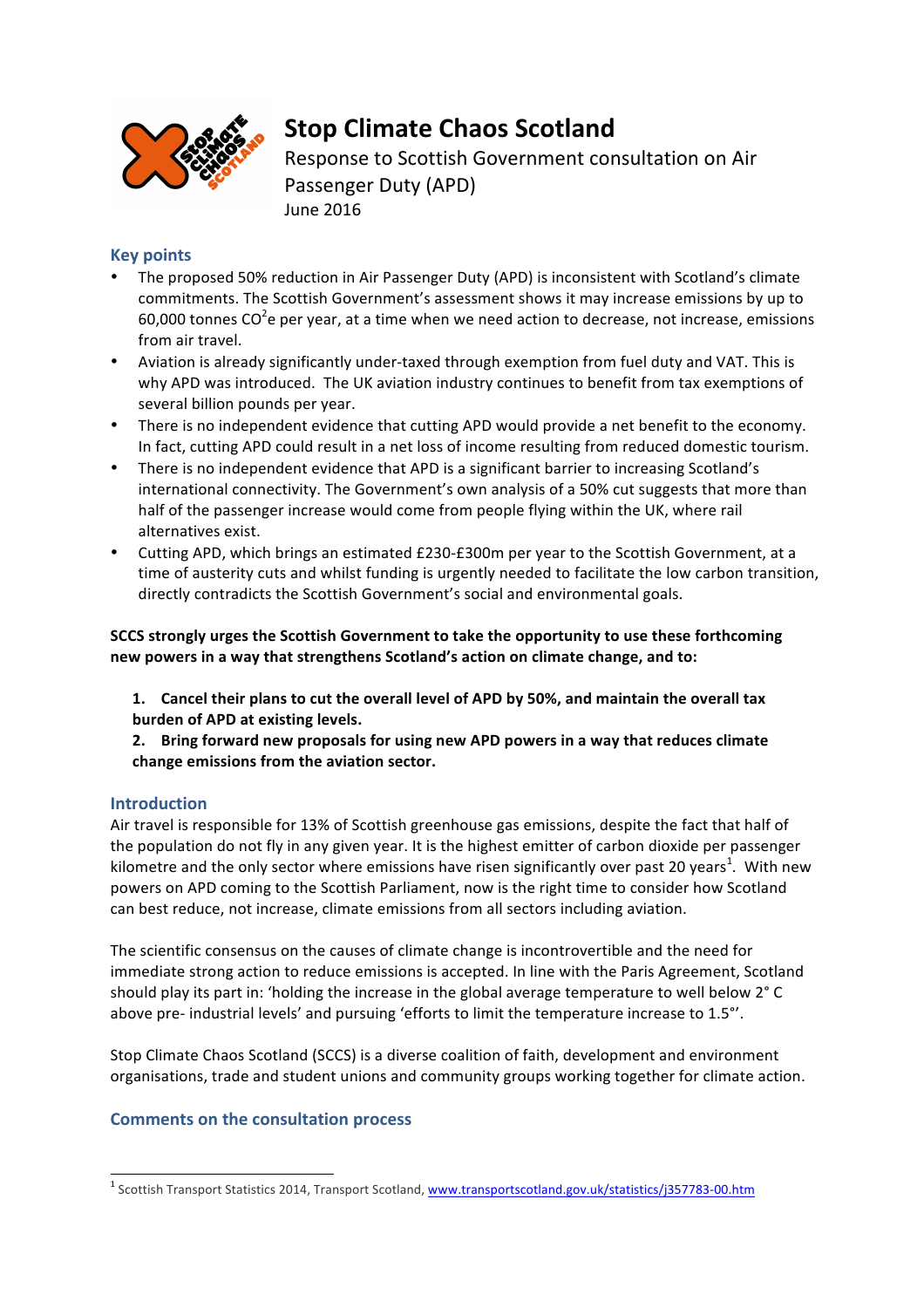SCCS welcomes the opportunity to respond to this consultation. However, we have a number of concerns about the consultation process:

- The consultation is taking place *after* a commitment has been made to cut APD. It is possible, and in our view probable, that an objective assessment of the regime will conclude that APD should be retained:
- The APD stakeholder forum is heavily weighted in favour of participants who have a vested interest in seeing APD removed. There is no representation of the rail industry even though it is likely to be significantly impacted by the proposals;
- Research referred to on economic benefit was commissioned by the beneficiaries of any reduction on APD - the aviation industry. If research is to be relied on in reaching conclusions, it should either be independent, or include the full range of research available from different areas of interest; and
- The consultation document is consistently weighted in favour of removal of APD. For instance, it refers to APD as being one of the 'most expensive taxes of its kind in the world', without any contextual information about the significant tax exemptions enjoyed by aviation in comparison with other industries.

## **Inconsistency with Scotland's climate commitments**

Proposed plans to reduce and ultimately scrap APD are inconsistent with Scotland's climate targets, as set out in the Climate Change (Scotland) Act 2009, and with wider Scottish Government ambitions to be global leaders in terms of climate action. Using these powers to reduce the already minimal tax burden on the aviation industry would seriously fail to take advantage of an opportunity to use newly devolved powers to support Scotland's transition to a low-carbon economy.

In their most recent report<sup>2</sup>, the Committee on Climate Change called on the Scottish Government to "assess the carbon impact of any proposed changes to APD".

Scottish Government analysis of a 50% cut in APD<sup>3</sup> estimated a consequential increase in emissions of up to 60,000 tonnes  $CO<sub>2</sub>$  per year. Whilst APD was never intended as an environmental tax, reducing APD would make achieving our important climate targets more difficult. The Scottish Government has not specified which sectors of the economy would have to increase efforts to make up for these increased emissions, what mechanisms would be used to achieve this, or what cost this would place on the public purse.

Other aspects of Scottish Government policy clearly recognise the need to address sustainability of transport including aviation emissions. The Low Carbon Behaviours Framework sets out that, as one of ten key behaviours, the public should '[use] alternatives to flying where practical'. Any cut to APD will provide an incentive to a behaviour Scottish Government has stated it wishes to disincentivise.

#### **Aviation is already notably under-taxed**

APD is estimated to bring in £3bn a year to the UK Treasury in revenue, approximately £230-300m of which would be collected by the Scottish Government if APD were retained at current levels. It is a highly cost-effective tax to collect as it is collected by the aviation industry on behalf of the Government. 

<sup>&</sup>lt;sup>2</sup> Committee on Climate Change, *Reducing emissions in Scotland, 2015 Progress Report* 

<sup>&</sup>lt;sup>3</sup> Transport Scotland, *Estimate of the Impact on Emissions of a Reduction in Air Passenger Duty in Scotland, 2014,* www.transportscotland.gov.uk/report/j340458-01.htm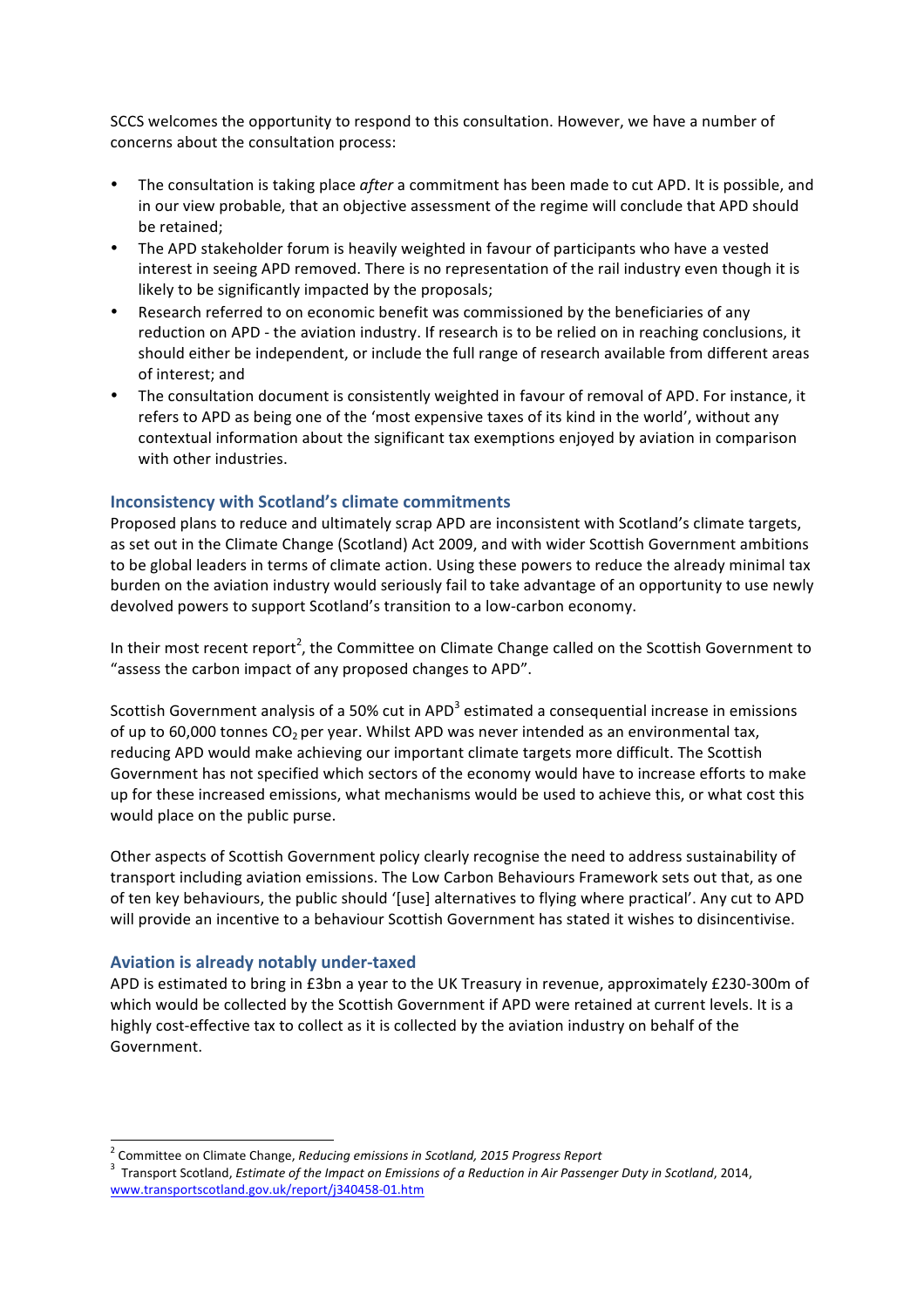Airfares are not subject to VAT and aviation fuel is tax-free. A 2003 study<sup>4</sup> found that implementing fuel duty at the same rate as private fuel tax would result in £5.7 billion of revenue at UK level, adding VAT to tickets would result in £4.0 billion, and the abolition of duty free in £0.4 billion, suggesting that the aviation industry benefits from an annual tax exemption of at least £10 billion. This is likely to be a significant underestimate, given VAT has increased and air travel expanded since this study was carried out.

This windfall continues to be accrued despite the externalities associated with air travel in the UK which result in costs for society, including:

- Air and noise pollution (with associated health impacts)
- Biodiversity impacts of airport expansion (including habitat loss)
- Costs of climate mitigation
- Social costs to nearby communities
- Cost of infrastructure and traffic congestion around airports

#### **Impacts on rail travel – a low carbon alternative**

Other forms of transport such as rail travel do not enjoy the above tax exemption privileges. As a result, it is difficult for rail ticket prices to compete with flying, in spite of rail travel being lower carbon and used by a wider section of the population. The aviation industry has argued that whilst it benefits from these tax exemptions, it does not benefit from subsidies provided to surface transport industries. We reject the contention that these can be balanced however, as Government spending on essential transport infrastructure, public transport and rural connectivity, represents support for public goods, aimed at increasing social mobility and generating other economic and sustainability benefits, which are not relevant to air travel.

According to the Scottish Government's analysis of the effect of cutting APD by 50%, more than half of the annual passenger increase would come from passengers flying within the UK, at the expense of train travel - a far more sustainable mode of transport. Yet for most people, train fares have been rising, three times as fast as wages for some tickets, while the cost of air travel has reduced. In addition, a simple cut in APD would fail to differentiate routes where there are rail alternatives, from those without alternatives, such as island 'life-line' flights.

#### Scotland's lowest income groups would not benefit from this proposal

Propensity to fly increases with income and socio-economic group<sup>5</sup>, and 15% of the population of the UK take over 70% of all flights. Scotland's lower income groups will achieve no or minimal benefit from a cut to APD, and higher earners (and corporations) will achieve a disproportionate benefit. The consultation states that 'passengers can end up paying £184.00 tax on some flights'. However, this is the top rate of APD and applies only to first and business class passengers on certain long haul flights. Fewer than 0.4% of all air passengers fell into this category in 2010/11.

Changes to Scotland's tax regime should demonstrate a commitment to social justice and achieving low carbon behaviour. A cut to APD, without any robust replacement, will demonstrate a willingness to reward higher emitters and higher earners. Furthermore, cutting APD, which will bring an estimated £230-300m per year to the Scottish Government, at a time of austerity cuts and whilst funding is urgently needed to support Scotland's low carbon transition, directly contradicts the Scottish Government's social and environmental goals.

<sup>&</sup>lt;sup>4</sup> 'The Hidden Cost of Flying' by Brendon Sewill. A 2003 report by Volterra, produced for BAA had similar conclusions.<br><sup>5</sup> https://www.gov.uk/government/uploads/system/uploads/attachment\_data/file/336702/experiences-of-at towards-air-travel.pdf